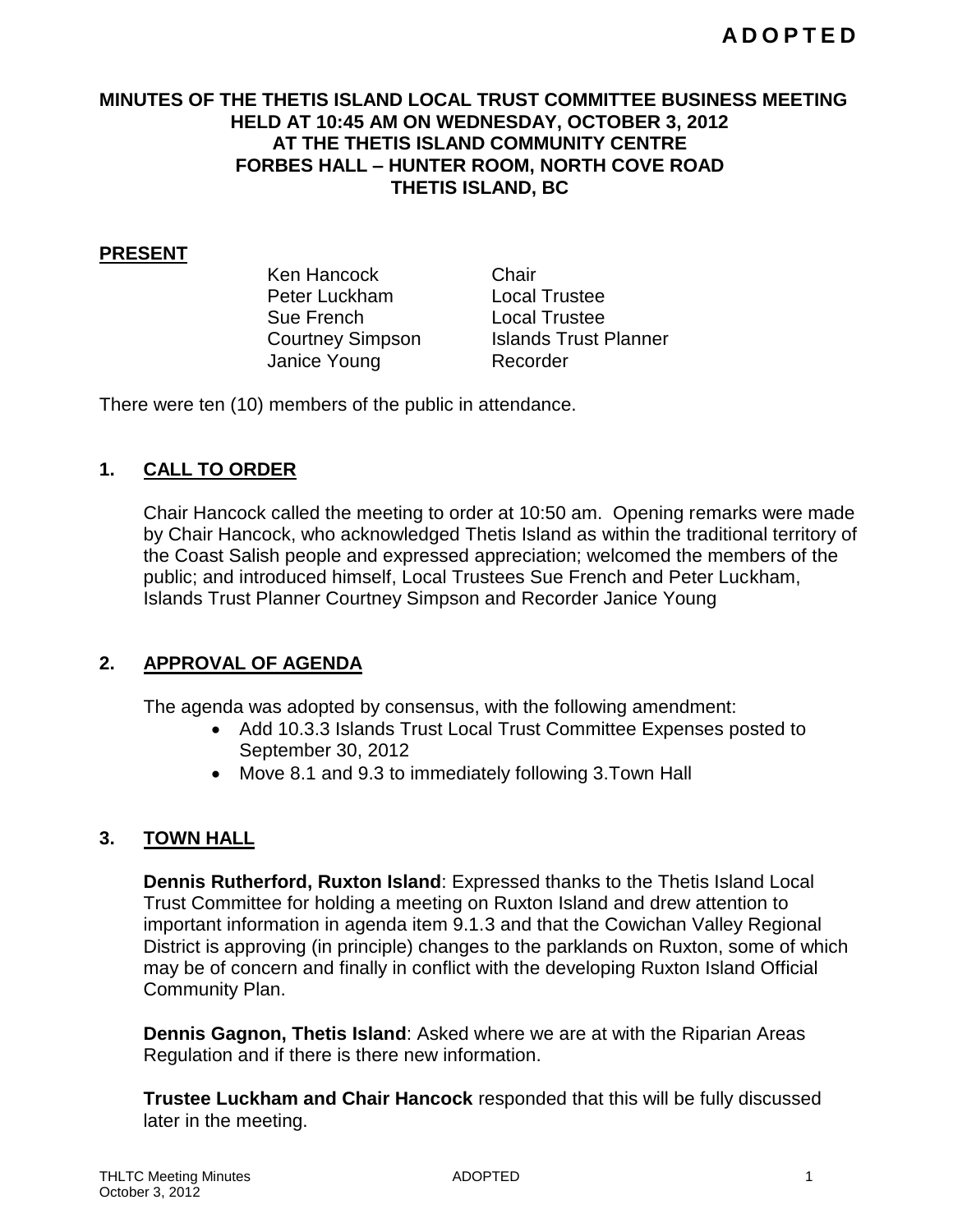**Dennis Gagnon, Thetis Island**: Spoke to concerns regarding Riparian Areas Regulation and the strata.

**Ian Ralston, Thetis Island**: Spoke to concerns regarding the Riparian Areas Regulation and the strata and noted that this is a serious issue for everyone in the strata. He then distributed a letter which summarized argument points raised in various earlier correspondence.

**Trustee Luckham**: Asked if this decision should be deferred until all information is received, or proceed with information at hand and input from strata representatives present at today's meeting.

It was decided to proceed with the existing agenda.

### **8. APPLICATIONS AND PERMITS**

*8.1 TH-ALR-2012.1 (Torchbearers Capernwray Canada Society) Staff report dated September 29, 2012*

> Presented by Planner Simpson; comments by Capernwary representative Doug Snyder; discussion followed.

*TH-050-2012* It was **MOVED** and **SECONDED** that the Thetis Island Local Trust Committee forward application TH-ALR-2012.1 to the Agricultural Land Commission with the comment that the Thetis Island Local Trust Committee feels that the applicant's amendments to the uses of the property support the objectives of the Thetis Island Official Community Plan to preserve agricultural land for current and future uses.

## **CARRIED**

### **9. LOCAL TRUST COMMITTEE PROJECTS**

*9.3 Riparian Regulation Compliance Staff Report dated September 7, 2012*

Presented by Planner Simpson; discussion followed.

*Chair Hancock called a recess for lunch from 12:20 until 1:00 pm; to reconvene in the main hall.*

*Chair Hancock reconvened the meeting at 1:10 pm.*

There were five (5) members of the public present.

Discussion resumed regarding agenda item 9.3, including ramifications of any decisions made today.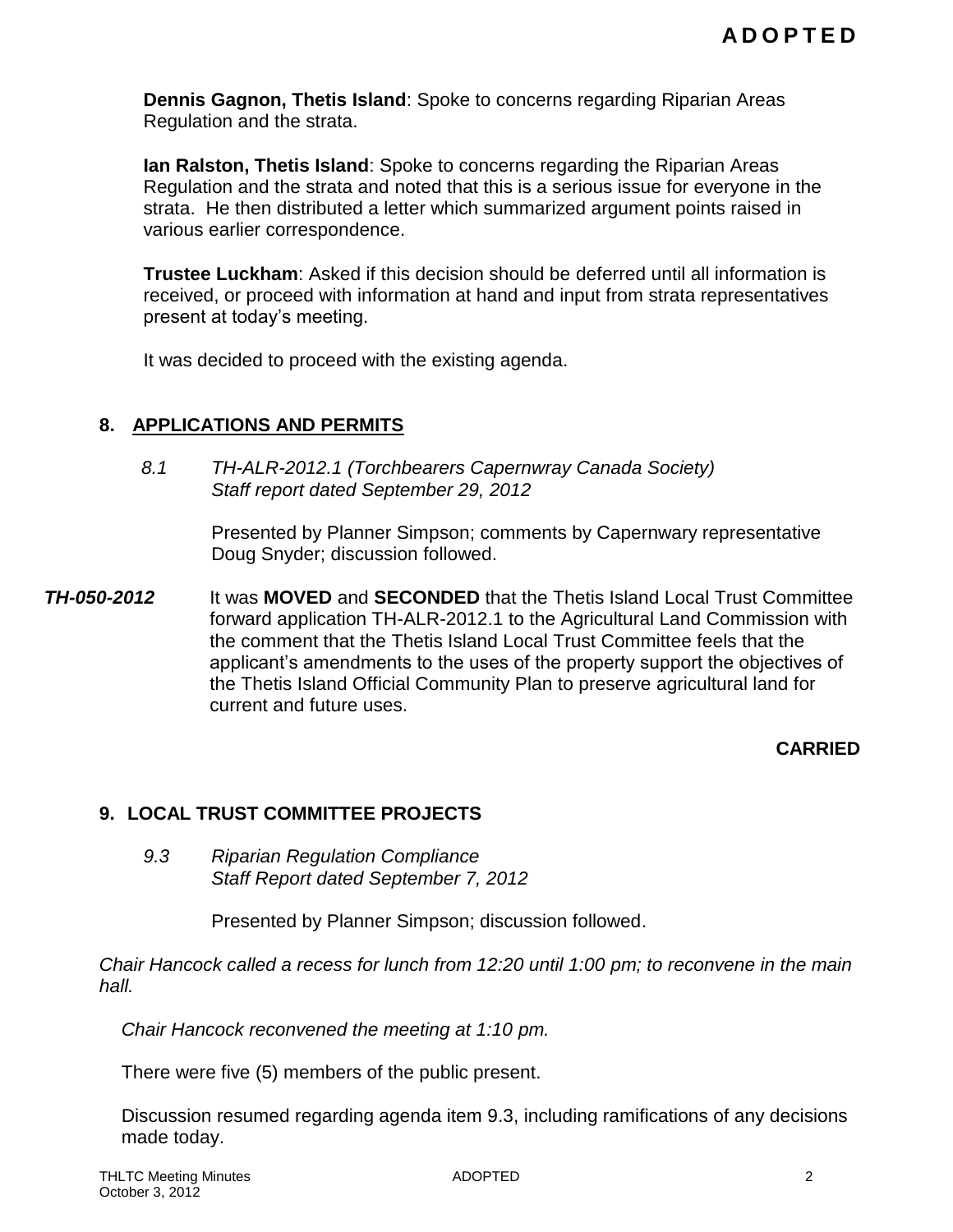**TH-051-2012** It was **MOVED** and **SECONDED** that the Thetis Island Local Trust Committee request staff to seek legal advice on the feedback received from Ian Ralston and TRAX Development Limited with regards to the applicability of Riparian Areas Regulation.

### **CARRIED**

*TH-052-2012* It was **MOVED** and **SECONDED** that the Thetis Island Local Trust Committee direct staff to request funds from the Scientific Studies budget in order to retain the service of Aquaparian to provide further information pursuant to the Ministry of Environment disagreement with the conclusion in the Aquaparian report.

### **CARRIED**

### **4. MINUTES**

*4.1 Local Trust Committee Meeting Minutes of August 1, 2012*

Approved by consensus.

*4.2 Local Trust Committee Special Meeting Minutes of September 1, 2012*

Approved by consensus.

*4.3 Section 26 Resolutions Without Meeting -*

None

*4.4 Advisory Planning Commission Draft Meeting Minutes Dated July 27, 2012* Received for information

## **5. BUSINESS ARISING FROM MINUTES**

*5.1 Follow-up Action List dated September 24, 2012*

Presented by Planner Simpson.

Trustee Luckham added that regarding posting signs on islets, there is unclear regulatory jurisdiction.

*5.2 Protocol Agreement with the Cowichan Valley Regional District*

Planner Simpson provided an update; discussion followed.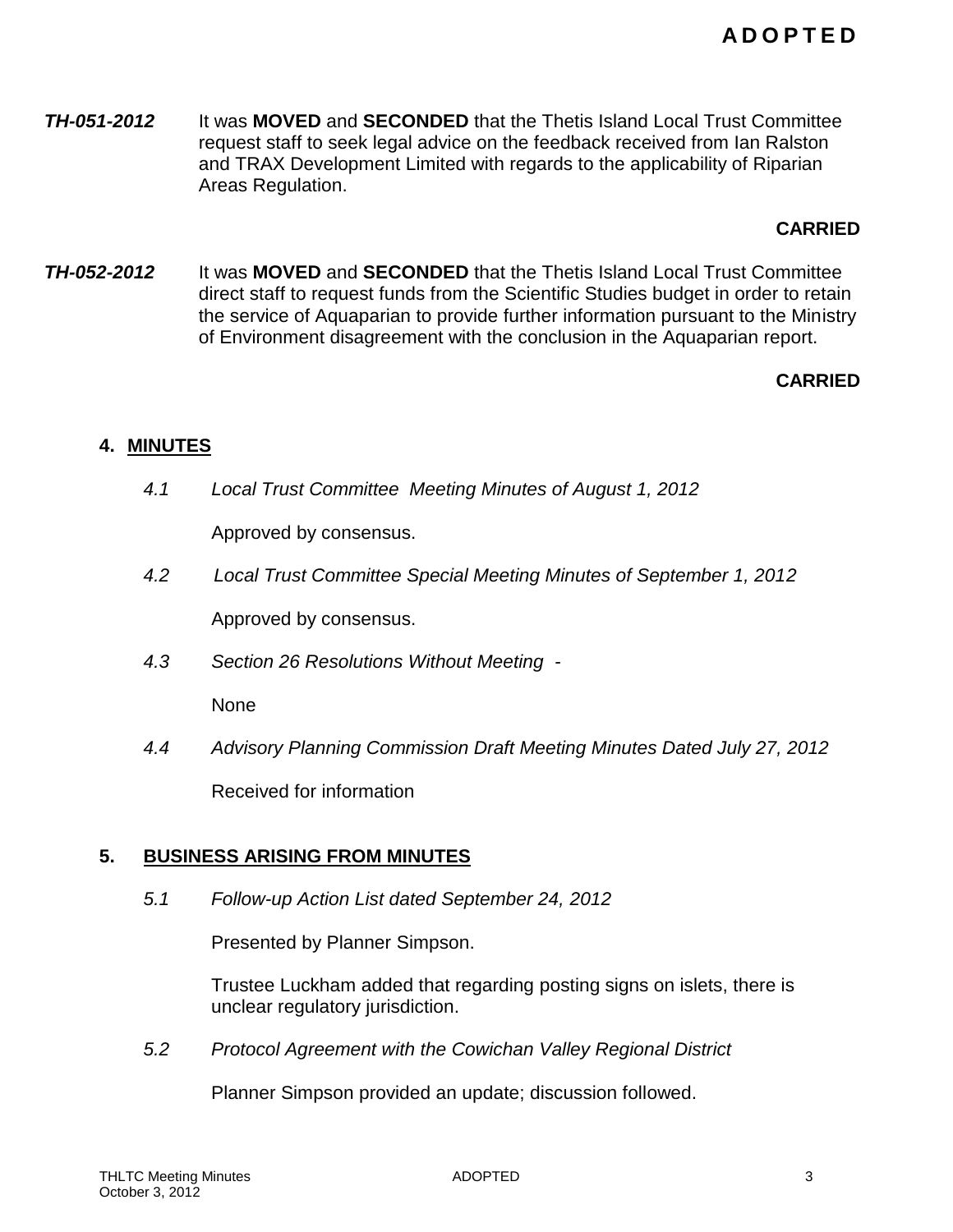*TH-053-2012* It was **MOVED** and **SECONDED** that the Thetis Island Local Trust Committee request the Executive Committee to discuss how to appropriately resource work associated with developing, amending and implementing of protocol agreements and letters of understanding.

**CARRIED**

## **6. DELEGATIONS**

None.

### **7. CORRESPONDENCE**

*7.1 Letter dated August 22, 2012 from BC Hydro Regarding Funding Available for Electric Beautification Projects.*

Presented by Planner Simpson; discussion followed.

### **8. APPLICATIONS AND PERMITS**

Discussed earlier in agenda.

## **9. LOCAL TRUST COMMITTEE PROJECTS**

- *9.1 Associated Islands Community Plan*
	- *9.1.1 Staff Report dated September, 2012*

Presented by Planner Simpson; discussion followed.

### *TH-054-2012* It was **MOVED** and **SECONDED** that the Thetis Island Local Trust Committee:

- 1. Endorse the amended Terms of Reference version 2, updated September 25, 2012;
- 2. endorse the Communications Plan dated September 25, 2012; and
- 3. refer to the Advisory Planning Commission the task of recommending a list of project goals for Ruxton Island that describes areas of focus for official community plan and land use bylaw amendments.

**CARRIED**

*9.1.2 Email dated August 20, 2012 from Judy Shaw, Ruxton Island Property Owners Association regarding Noise Bylaw.*

Received.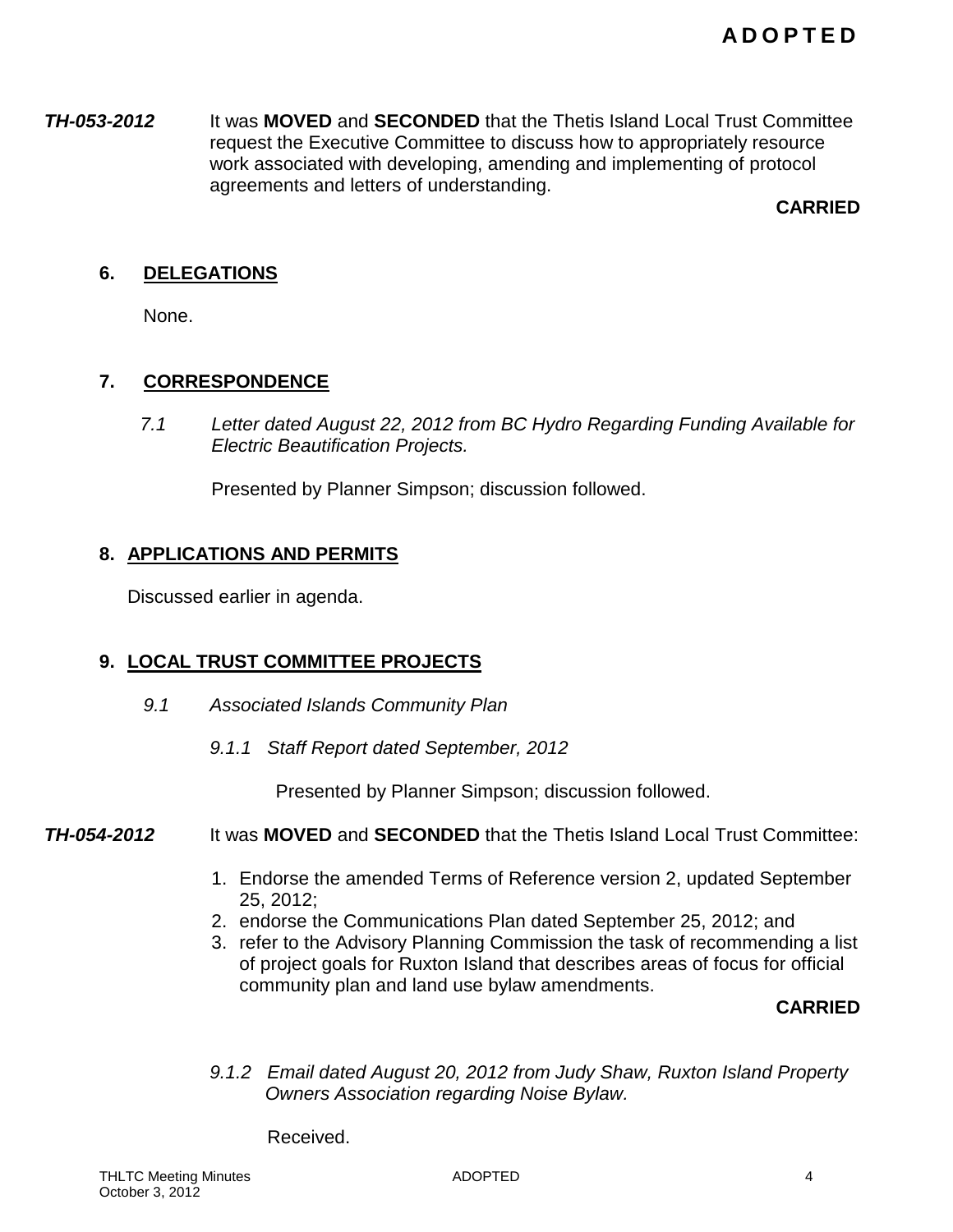*9.1.3 Email dated September 4, 2012 from Jesse McNeil regarding Ruxton Island Swamp Modifications.*

Received; Discussion followed.

*TH-055-2012* It was **MOVED** and **SECONDED** that the Local Trust Committee direct staff to contact the Cowichan Valley Regional District requesting that any work on the community parks on Ruxton Island be held in abeyance until the completion of their Official Community Plan.

## **CARRIED**

*9.2 Thetis Island Sustainability Guide Memorandum dated September 7, 2012*

Discussion regarding number of copies to print.

*TH-056-2012* It was **MOVED** and **SECONDED** that the Thetis Island Local Trust Committee request staff to print one hundred (100) copies of the *Thetis Island Sustainability Guide.*

**CARRIED**

*9.3 Riparian Areas Regulation Compliance*

Discussed earlier in agenda.

## **10. REPORTS**

*10.1 Work Program Reports- Top Priorities and Projects Report dated September 24, 2012*

Received; discussion followed.

*TH-057-2012* It was **MOVED** and **SECONDED** that the Thetis Island Local Trust Committee request staff to remove #3.Cowichan Valley Regional District Protocol Agreement from the Top Priorities List and place on the Projects List, and replace with Shoreline Development Permit Area.

### **CARRIED**

*10.2 Applications Log Report dated September 24, 2012*

Received.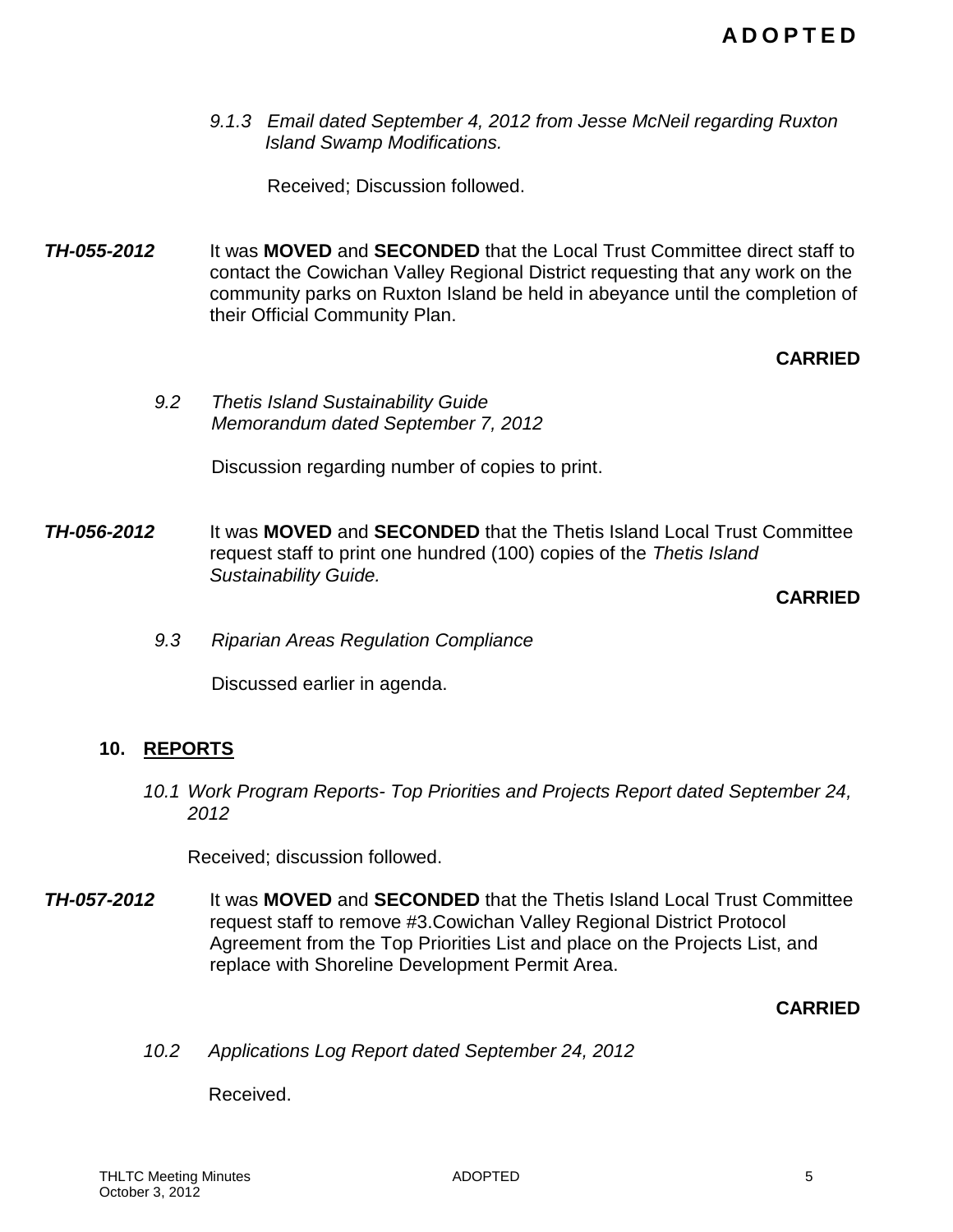*10.3 Trustee and Local Expenses 10.3.1 Expenses posted to July 31, 2012 10.3.2 Expenses posted to August 31, 2012 10.3.3 Expenses posted to September 30, 2012*

Received.

#### *10.4 Chair's Report*

Last week Chair Hancock attended the Union of British Columbia Municipalities (UBCM) convention -Islands Trust Executive meeting with Trust Area regional district directors on economic initiatives in various areas.

Extended thanks for lunchtime birthday cake and happy birthday wishes.

*10.5 Trustees' Report* 

Trustee French – no report.

Trustee Luckham was excited about the development and progress of the Thetis Island Nature Conservancy (ThINC). Trust Fund Board is also very excited about it and are allocating some resources to help support their work. He also attended the UBCM convention where he participated in discussion regarding rural communities and sharing where we are all at with issues such as housing/senior's developments/transportation.

At the Trust Council joint session with the Bowen Island Municipality, the Executive Committee met with Bowen Island Mayor and Council. Trust Council approved the strategic plan to guide our work over the next five years.

*10.6 Advisory Planning Commission Report* 

None

## **11. NEW BUSINESS**

*11.1 Road Assessment for Neighbourhood Zero Emissions Vehicles*

Discussion followed.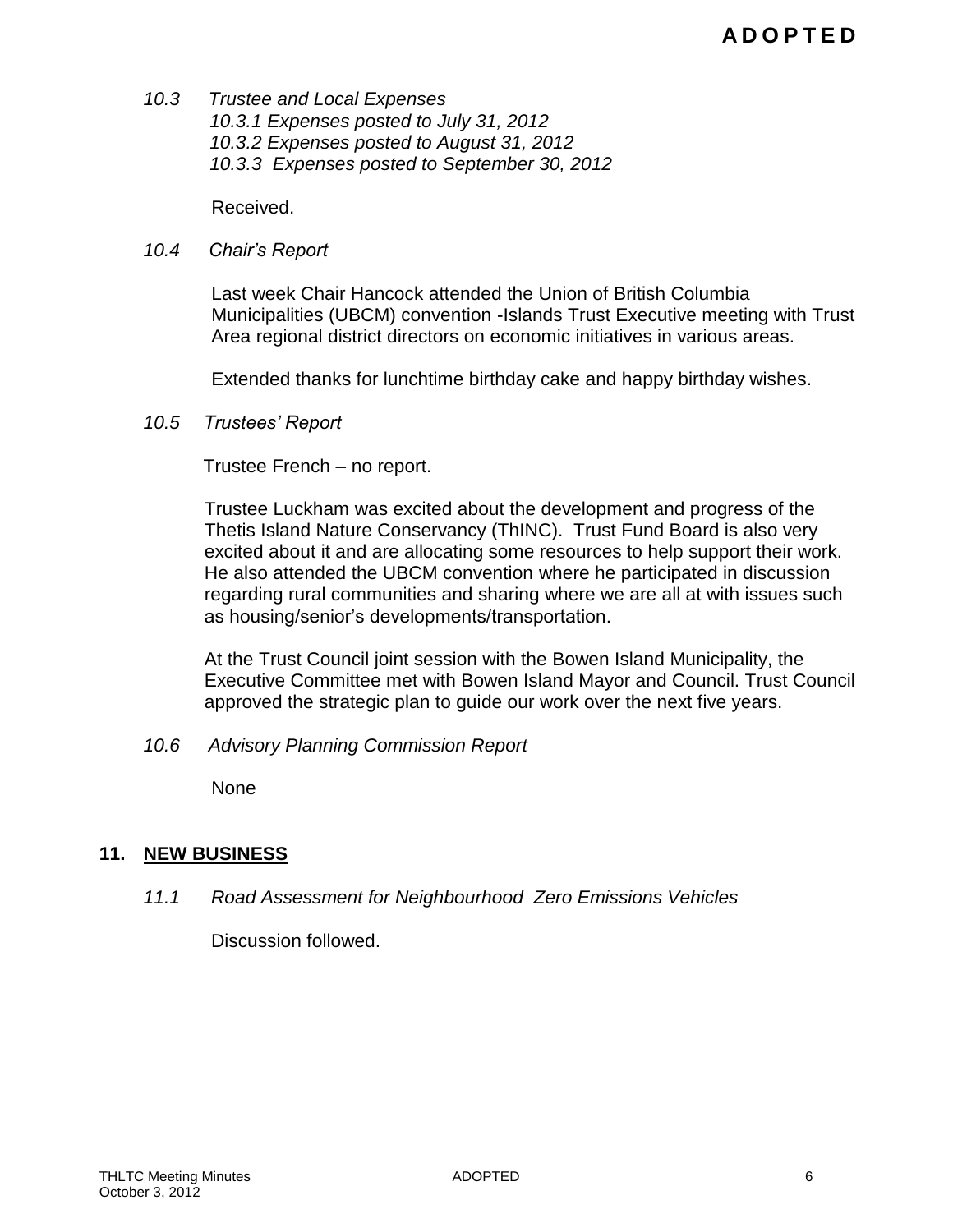*TH-058-2012* It was **MOVED** and **SECONDED** that the Thetis Island Local Trust Committee request staff to contact the Ministry of Transport and Infrastructure and request a roads assessment for neighbourhood zero emissions vehicles on Thetis Island.

### **CARRIED**

*11.2 Sea Level Rise Objectives and Policies*

Discussion followed regarding the process for getting this in the bylaw as it should have been put in the new Official Community Plan, but was missed.

*TH-059-2012* It was **MOVED** and **SECONDED** that Sea Level Rise Objectives and Policies in the Thetis Island Official Community Plan be added to the Projects List.

### **CARRIED**

*11.3 Local Trust Committee Meeting Schedule 2012 Memorandum dated September 10, 2012*

Discussion followed.

- *TH-060-2012* It was **MOVED** and **SECONDED** that the Thetis Island Local Trust Committee endorse the draft meeting schedule for 2013 as follows:
	- Wednesday, February 6, 2013 Wednesday, April 17, 2013 Wednesday, May 22, 2013 Wednesday, June 5, 2013 Wednesday, July 24, 2013 Wednesday, September 18, 2013 Wednesday, November 21, 2013

with a start time of 10:45 am.

### **CARRIED**

*11.4 Islands Trust Fund Board Referral Briefing and Five Year Plan.*

Presented by Trustee Luckham; discussion followed.

*11.5 Islands Trust Briefing Note dated September 18, 2012 from Clare Frater, Trust Area Policy Analyst, regarding BC Hydro Woodpole Test and Treat Program-2012.*

Presented by Planner Simpson; discussion followed.

E-spokes will be used to send this information out to Thetis Islanders, with specific communication to the farms.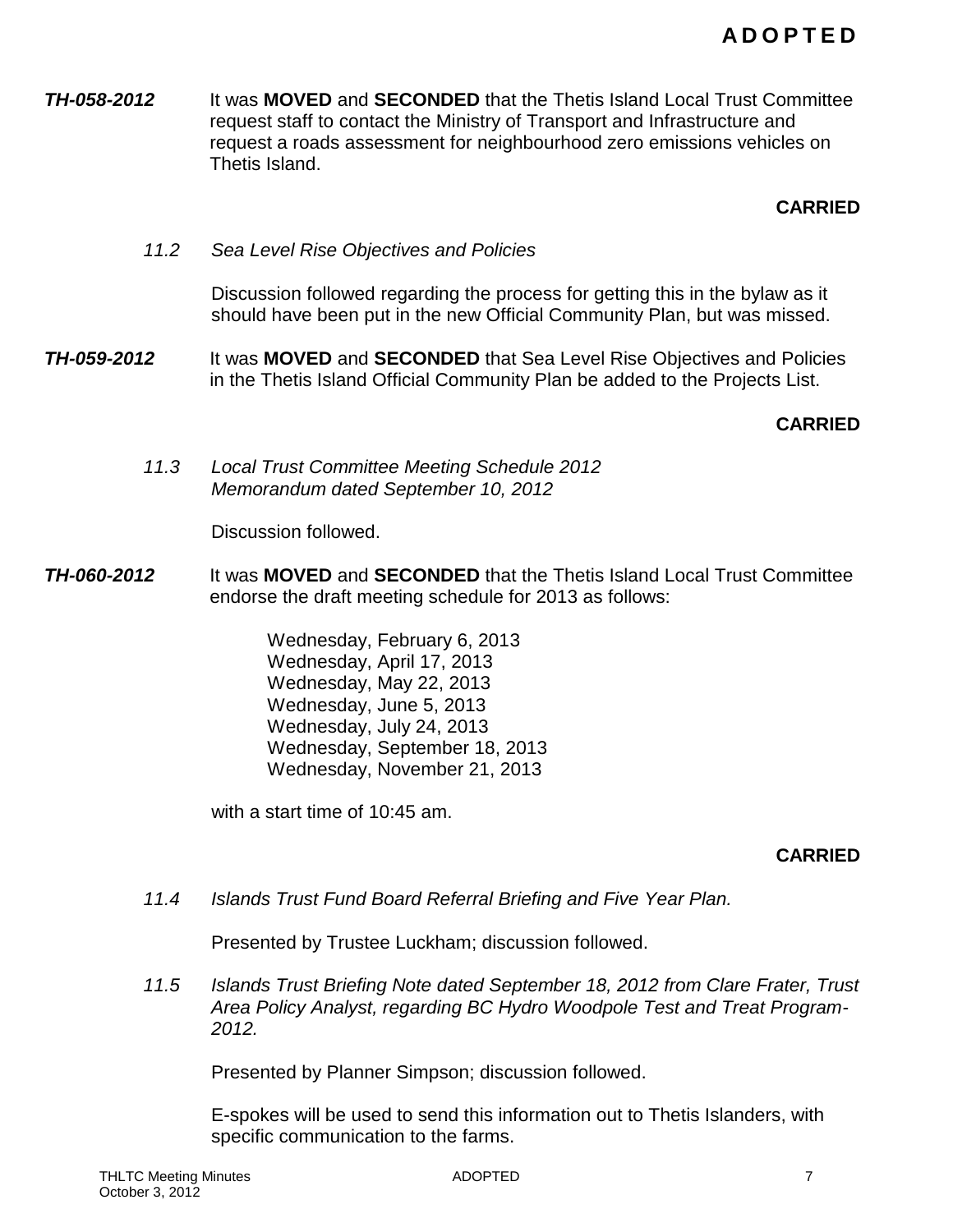Planner Simpson will email information to the Trustees.

Trustee Luckham will send to E-spokes.

Trustee French will follow up to individual farm residents.

*11.6 November 21, 2012 Meeting Start time Change to 10:45 am.*

Discussion followed.

*TH-061-2012* It was **MOVED** and **SECONDED** to change the start time of the Thetis Island Local Trust Committee business meeting November 21, 2012 to 10:45 am.

### **CARRIED**

*11.7 Letter of Support for Thetis Island Nature Conservancy's Grant Application.*

Trustee French spoke to this request; discussion followed.

Chair Hancock will draft and sign a generic letter of support for the Thetis Island Nature Conservancy*.*

*11.8 Local Trust Committee Budget Request for 2012/2013 Memorandum dated September 20, 2012*

Presented by Chair Hancock.

*TH-062-2012* It was **MOVED** and **SECONDED** that the Thetis Island Local Trust Committee approve funding requests for Projects Proposed for Next Fiscal 2013/14 and forward to Financial Planning Committee as revised.

### **CARRIED**

#### **12. BYLAWS**

None.

### **13. ISLANDS TRUST WEBSITE**

*13.1 Thetis Page*

Discussion followed, and it was decided to add to "Latest News":

- Meeting time change
- Minutes from Ruxton Island Community Meeting
- Top three priorities and work program